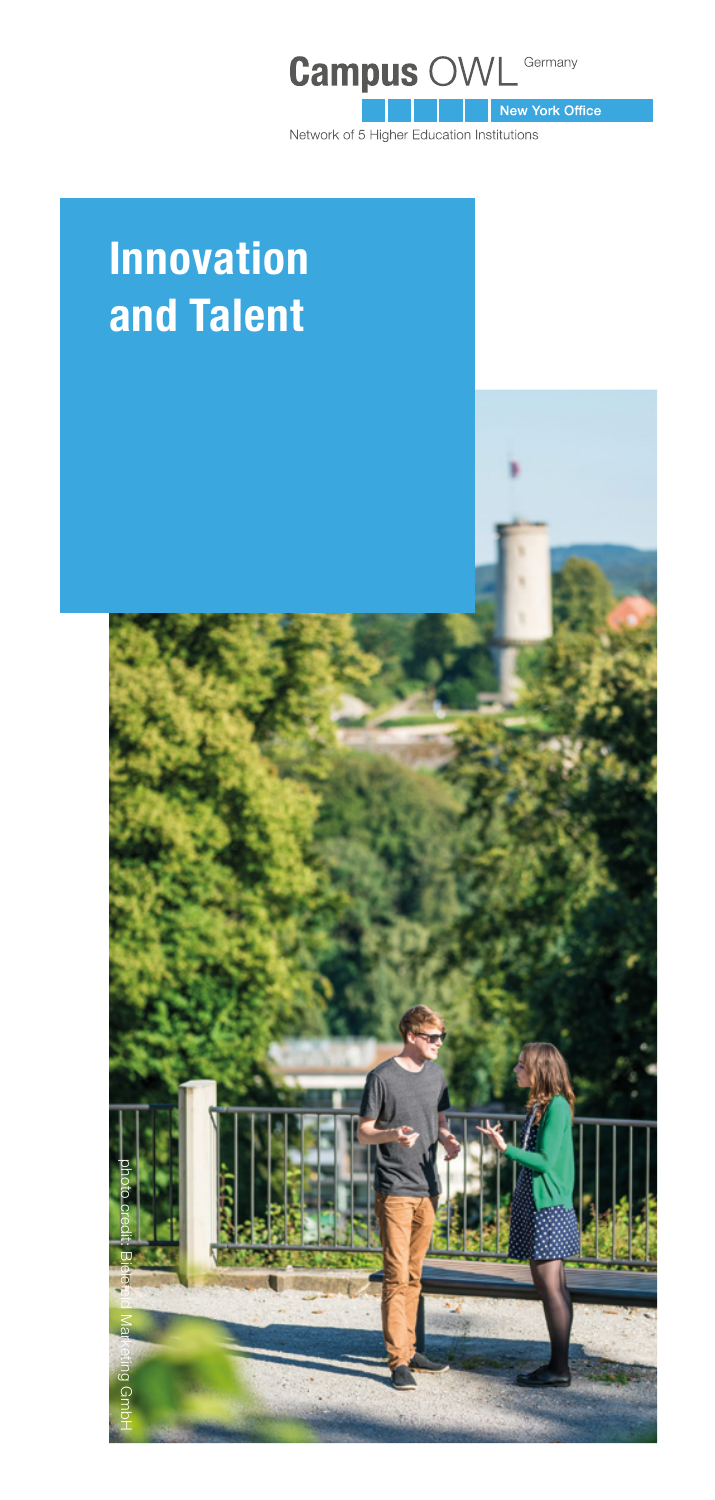Campus OWL is a network of five higher education institutions in the region of OstWestfalenLippe (OWL) in Germany – Bielefeld University, Paderborn University, Bielefeld University of Applied Sciences, OWL University of Applied Sciences and Arts, and Detmold University of Music.

## **North America Liaison Office**

The Campus OWL New York Office was founded in 2019 and represents these five higher education institutions in the United States and Canada. It is a nonprofit organization, and it is supported through contributions by the universities.

## **Mission**

Campus OWL New York's mission is to promote opportunities for study and research and to facilitate collaboration with North American partner institutions from academia and industry.

The office serves as a hub to connect students, researchers, entrepreneurs, and other stakeholders to enable cooperation and knowledge exchange.

We believe that international collaboration is important to encourage engagement, understanding, and exchange in our increasingly interconnected world.

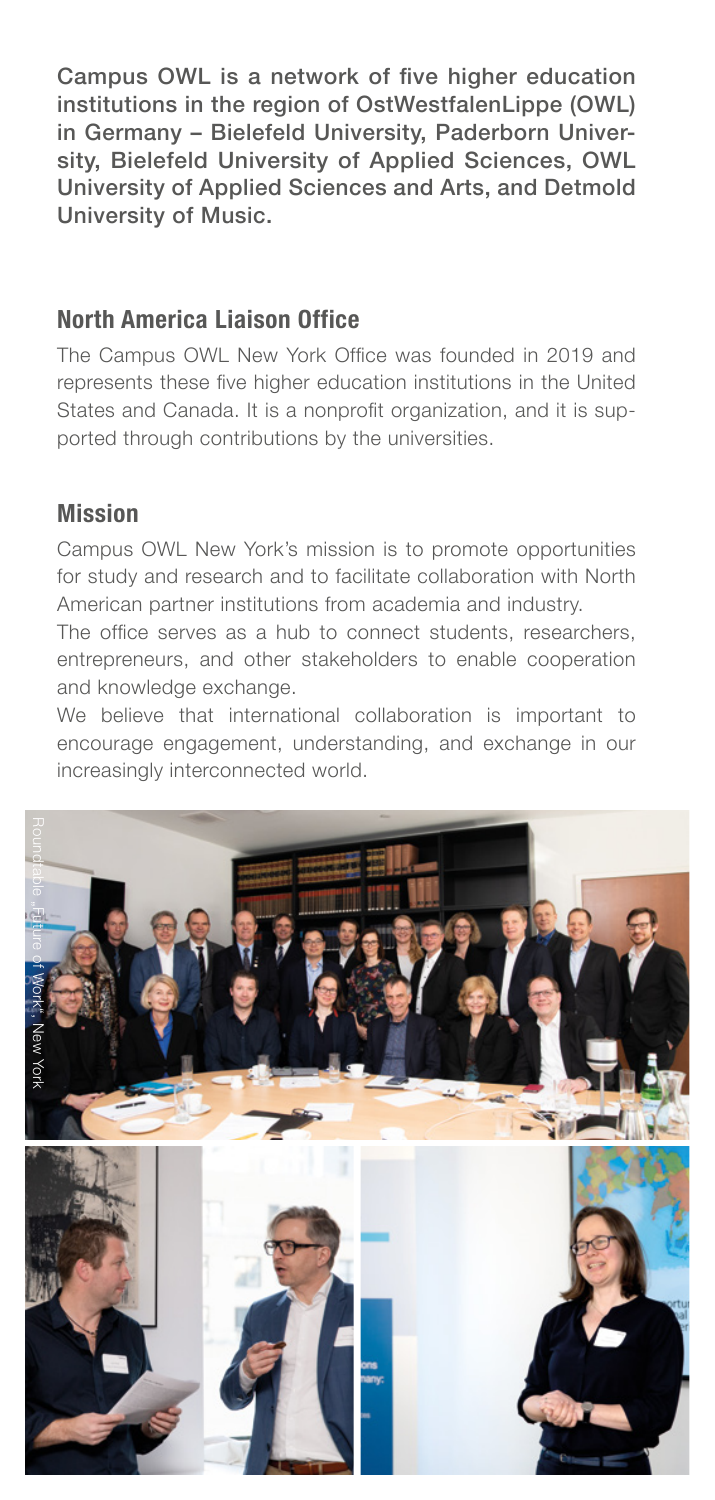#### **What We Do**

- Strengthen existing and build new institutional partnerships in the USA and Canada
- Offer advice on student exchange, short term study, and internship programs
- Promote full degree programs in innovative study and research areas
- Connect researchers and support research collaborations
- Collaborate with companies and with start-up communities
- Organize events and conferences for students, researchers, and alumni

## **Strong Region in the Heart of Europe**

OstWestfalenLippe (OWL) in northwestern Germany is a region with an industrial focus, where business and research are closely connected. With over 140,000 companies and a gross domestic product of more than EUR 75 billion, OWL is one of the strongest commercial and technology centers in Germany, providing headquarters to many major transnational companies.

## **Dynamic Network**

With over 65,000 students and more than 500 study programs in all academic fields, the OWL network is vibrant and dynamic due to its diverse nature. The members represent different university types – two universities, two universities of applied sciences, and one university of music – and collaborate closely with the many companies in the region. Major areas of collaboration are research, transfer, internationalization, and digitalization.